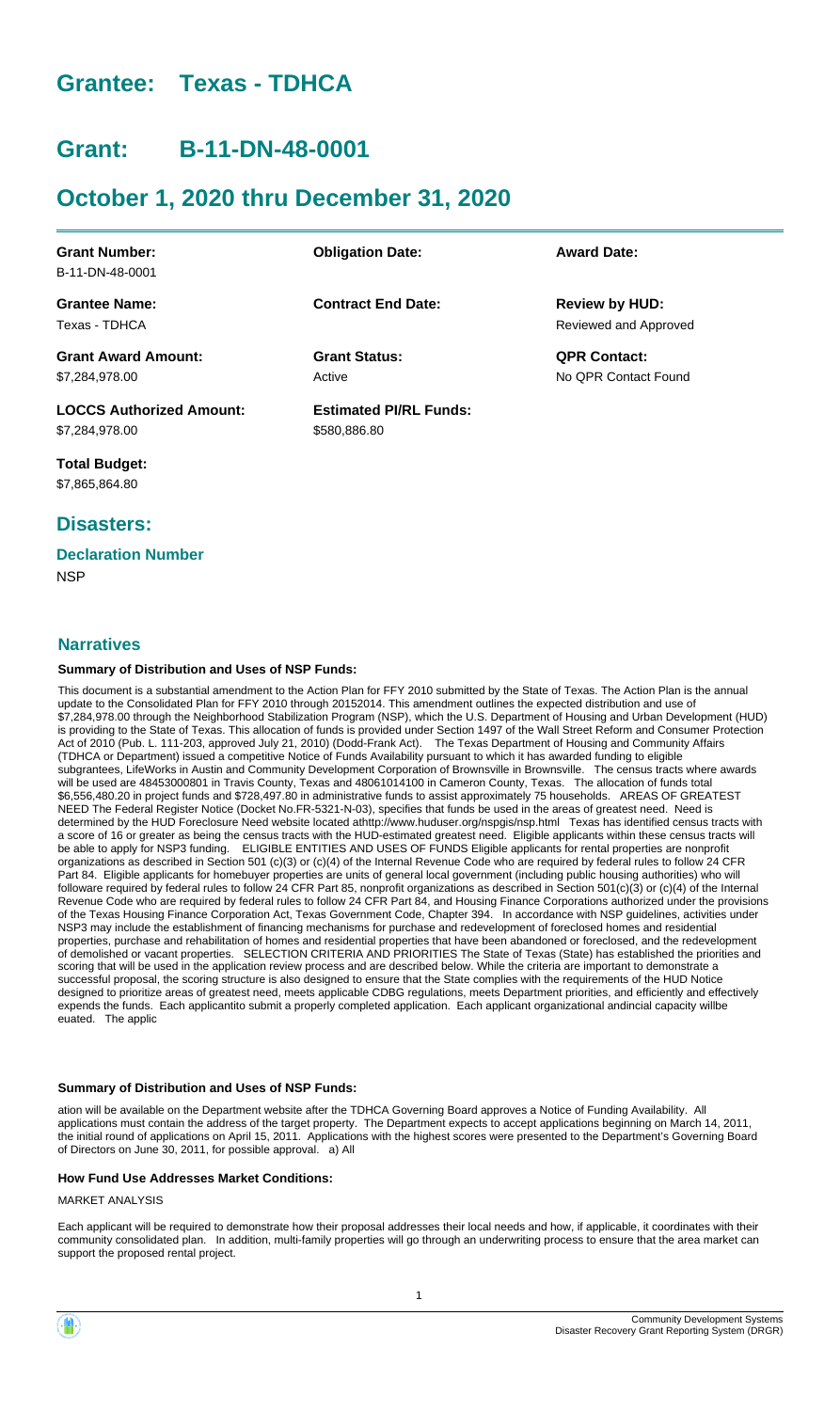#### **Procedures for Preferences for Affordable Rental Dev.:**

The Texas NSP3 Selection Critiera and Priorities includes a preference for Affordable Rental Development through the scoring structure.

#### **Ensuring Continued Affordability:**

The Texas NSP will adopt the HOME program standards for continued affordability for rental housing at 24 CFR 92.252 and homeownership at 24 CFR 92.254. The Texas NSP will follow the Single Family Mortgage limits under Section 203(b) of the National Housing Act which are allowable under HOME program standards. The ability of TDHCA to enforce this requirement for the full affordability period will be secured with a recapture provision in the loan documents.

#### **Definition of Blighted Structure:**

The Texas NSP will use local code to determine the definition of a blighted structure except that moral blight is not eligible. If there is no local definition, blighted structure shall mean that a structure exhibits objectively determinable signs of deterioration sufficient to constitute, in the Departments sole and reasonable judgment a likely threat to human health, safety, or the public welfare.

#### **Definition of Affordable Rents:**

The Texas NSP will adopt the HOME program standards for affordable rents at 24 CFR 92.252(a), (b), (c), (d), (e), (f) and (j).

#### **Housing Rehabilitation/New Construction Standards:**

Single Family Housing i) All housing that is constructed or rehabilitated with NSP3 funds must meet all applicable local codes, rehabilitation standards, ordinances, and zoning ordinances at the time of project completion. In the absence of a local code for new construction or rehabilitation, the housing must meet the International Residential Code and the National Electrical Code, as applicable. In addition, housing that is rehabilitated with NSP3 funds must meet all applicable energy efficiency standards established by §2306.187 of the Texas Government Code, and energy standards as verified by RESCHECK. ii) If a Texas NSP3 assisted single-family or duplex is newly constructed and reconstructed, the applicant must also ensure compliance with the universal design features in new construction, established by §2306.514 of the Texas Government Code, and as implemented by TDHCA. iii) All NSP3 assisted properties must meet all applicable State and local housing quality standards and code requirements, which at a minimum must address Universal Physical Condition Standards (UPCS) or the housing quality standards (HQS) in 24 CFR §982.40, but only if HQS is required for another funding source. If there are no such standards or code requirements, the housing must meet Universal Physical Condition Assessment guidelines, unless HQS is required for another fund source. When NSP3 funds are used for rehabilitation the entire unit must be brought up to the applicable property standards, pursuant to 24 CFR §92.251(a)(1). iv) All NSP3 assisted ownership units must pass inspection by a licensed Texas Real Estate Commission inspector prior to occupation. Multifamily Rental Housing i) Housing that is constructed, reconstructed or rehabilitated with NSP funds must meet all applicable local codes, rehabilitation standards, ordinances, and zoning ordinances at the time of project completion. When NSP funds are used for rehabilitation, the entire unit development must be brought up to the applicable property standards, pursuant to 24 CFR §92.251(a) (1). In the absence of a local code for new construction, reconstruction, or rehabilitation, NSP-assisted new construction, reconstruction or rehabilitation must meet, as applicable, International Residential Code and the National Electrical Code. In addition, housing that is rehabilitated with NSP3 funds must meet all applicable energy efficiency standards established by §2306.187 of the Texas Government Code, and energy standards as verified by RESCHECK. ii) To avoid duplicative inspections when Federal Housing Administration (FHA) financing is involved in an NSP-assisted property, a participating jurisdiction may rely on a Minimum Property Standards (MPS) inspection performed by a qualified person. Gut rehabilitation, reconstruction or new construction of residential buildings up to three stories must be designed to meet the standard for Energy Star Qualified New Homes. All gut rehabilitation, reconstruction or new construction of mid-or high-rise multifamily housing must be designed to meet American Society of Heating, Refrigerating, and Air-Conditioning Engineers (ASHRAE) Standard 90.1- 2004, Appendix G plus 20 percent. Other rehabilitation must meet these standards to tlicable to the rehabilitation work undertaken. iii) Muy Housing must meet the accessibility requirements at 24 CFR Part 8, w

#### **Housing Rehabilitation/New Construction Standards:**

hich implements Section 504 of the Rehabilitation Act of 1973 (29 U.S.C. §794) and covered multifamily dwellings, as defined at 24 CFR §100.201, must also meet the design and construction requirements at 24 CFR §100.205, which implement the Fair Housing Act (42 U.S.C. 3601–3619) and the Fair Housing Act Design Manual produced by HUD. Additionally, pursuant to the current Qualified Allocation Plan as of the date of the application QAP 10 TAC §50.9(h)(4)(H), Developments inv

#### **Vicinity Hiring:**

NSP3 subgrantees, shall, to the maximum extent feasible, provide for the hiring of employees who reside in the vicinity, of projects funded this section or contract with small business that are owned and operated by persons residing in the vicinity of such projects. For the purposes of administering this requirement, HUD has adopted the Section 3 applicability thresholds for community development assistance at 24 CFR §135.3 (a)()(3)(ii). The NSP3 local hiring requirement does not replace the responsibilities of Section 3 of the Housing and Urban Development Act of 1968 (12 U.S.C §1701u), and implementing regulations at 24 CFR Part 135, except to the extent the obligations may be in direct conflict. Vicinity is defined as the census tract where the project is located. Small business means a business that meets the criteria set forth in section 3(a) of the Small Business Act. See 42 U.S.C. §5302(a)(23). All applicants will be required to have a vicinity preference plan in order to meet threshold scoring criteria.

#### **Grantee Contact Information:**

Texas Department of Housing and Community Affairs 221 E. 11th Street Austin, TX 78701

Brenda Hull Texas NSP Manager Office: 512-475-3033 brenda.hull@tdhca.state.tx.us

#### **Overall**

**Total Projected Budget from All Sources Total Budget**

| <b>This Report Period</b> |  |
|---------------------------|--|
| \$20,077.34               |  |
| \$20,077.34               |  |

\$7,786,942.20 **To Date** \$7,786,942.20

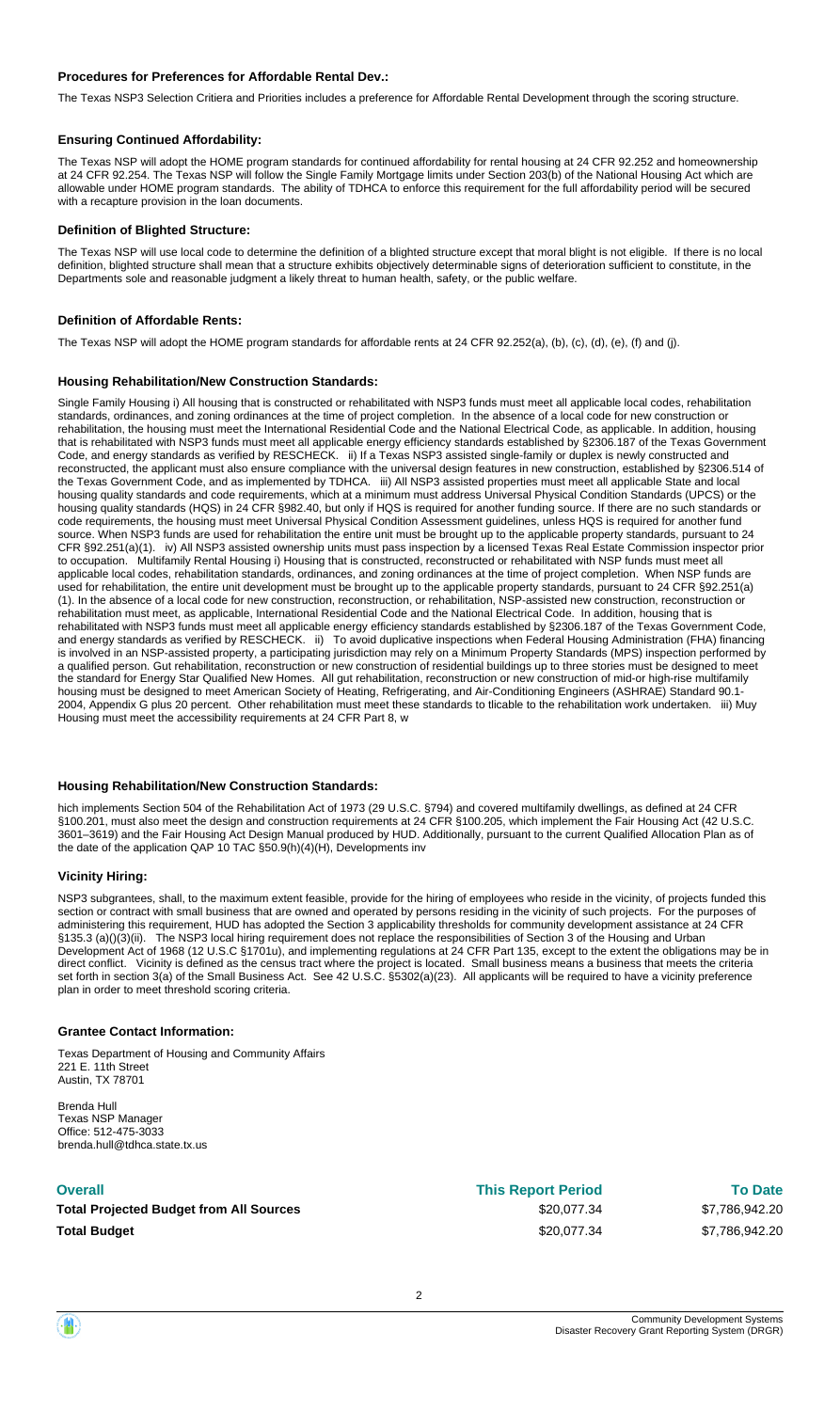| <b>Total Obligated</b>                             | \$20,077.34 | \$7,786,942.20 |
|----------------------------------------------------|-------------|----------------|
| <b>Total Funds Drawdown</b>                        | \$40,160.29 | \$7,442,195.45 |
| <b>Program Funds Drawdown</b>                      | \$40,160.29 | \$6,677,381.18 |
| <b>Program Income Drawdown</b>                     | \$0.00      | \$764,814.27   |
| <b>Program Income Received</b>                     | \$0.00      | \$764,814.27   |
| <b>Total Funds Expended</b>                        | \$0.00      | \$6,528,598.89 |
| <b>HUD Identified Most Impacted and Distressed</b> | \$0.00      | \$0.00         |
| <b>Other Funds</b>                                 | \$0.00      | \$0.00         |
| <b>Match Funds</b>                                 | \$0.00      | \$0.00         |
| Non-Match Funds                                    | \$0.00      | \$0.00         |
| <b>Funds Expended</b>                              |             |                |
|                                                    |             |                |

| <b>Overall</b>                                   | <b>This Period</b> | <b>To Date</b> |
|--------------------------------------------------|--------------------|----------------|
| Community Development Corporation of Brownsville | \$0.00             | \$2,244,767.04 |
| LifeWorks                                        | \$0.00             | \$3,625,662.00 |
| <b>TDHCA Only</b>                                | \$0.00             | \$658,169.85   |

# **Progress Toward Required Numeric Targets**

| <b>Requirement</b>                       | <b>Target</b>    | <b>Projected</b> | <b>Actual</b>  |
|------------------------------------------|------------------|------------------|----------------|
| <b>Overall Benefit Percentage</b>        | 99.99%           | $.00\%$          | $.00\%$        |
| <b>Minimum Non Federal Match</b>         | \$.00            | \$.00            | \$.00          |
| <b>Overall Benefit Amount</b>            | \$786,507,821.35 | \$.00            | \$.00          |
| <b>Limit on Public Services</b>          | \$1,092,746.70   | \$.00            | \$.00          |
| Limit on Admin/Planning                  | \$728,497.80     | \$728,497.80     | \$.00          |
| <b>Limit on Admin</b>                    | \$.00            | \$728,497.80     | \$.00          |
| <b>Most Impacted and Distressed</b>      | \$.00            | \$.00            | \$.00          |
| <b>Progress towards LH25 Requirement</b> | \$1,966,466.20   |                  | \$3,966,660.81 |

# **Overall Progress Narrative:**

TDHCA continues to work closely with its sole NSP3 subrecipient, CDC of Brownsville, to provide technical assistance and oversight in an effort to guide NSP3 toward successful completion. This quarter, the following Activities had no reportable actions: 77110000105 A2 77110000105 E2 77110000110 E2SA 77110003105 PI TDHCA Administration

# **Project Summary**

| <b>Project #, Project Title</b> | <b>This Report</b>                      | <b>To Date</b>                          |                                         |
|---------------------------------|-----------------------------------------|-----------------------------------------|-----------------------------------------|
|                                 | <b>Program Funds</b><br><b>Drawdown</b> | <b>Project Funds</b><br><b>Budgeted</b> | <b>Program Funds</b><br><b>Drawdown</b> |
| 0006, Program Income            | \$8,220.49                              | \$470,664.20                            | \$8,693.52                              |
| 1, Financing Mechanisms         | \$0.00                                  | \$184,287.24                            | \$45,233.46                             |
| 2, Redevelopment                | \$31,939.80                             | \$6,474,079.82                          | \$5,894,956.40                          |
| 3. Administration               | \$0.00                                  | \$728,497.80                            | \$728,497.80                            |
| 4. Program Income               | \$0.00                                  | \$0.00                                  | \$0.00                                  |
| 9999, Restricted Balance        | \$0.00                                  | \$0.00                                  | \$0.00                                  |

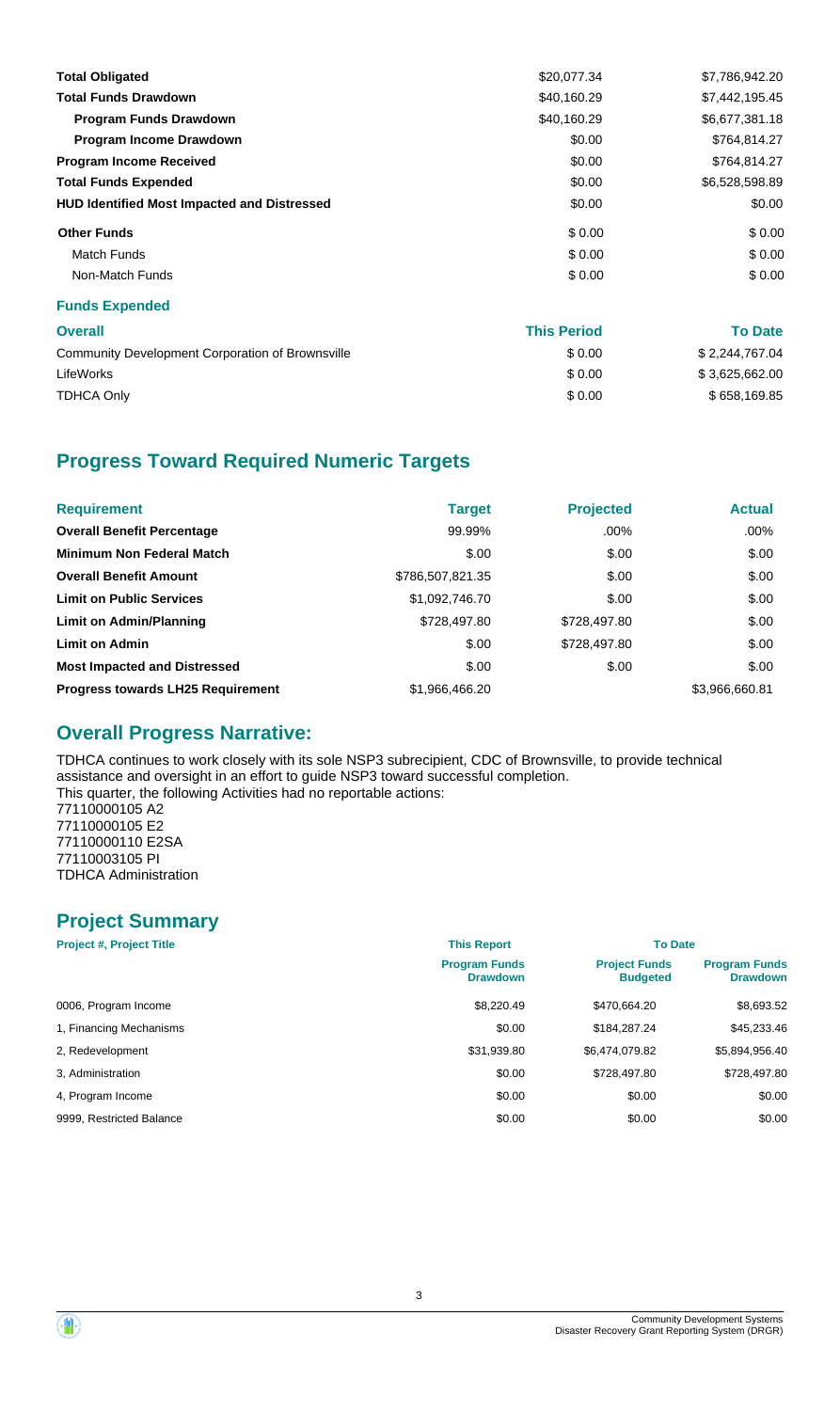# **Activities**

**Project # / 0006 / Program Income**

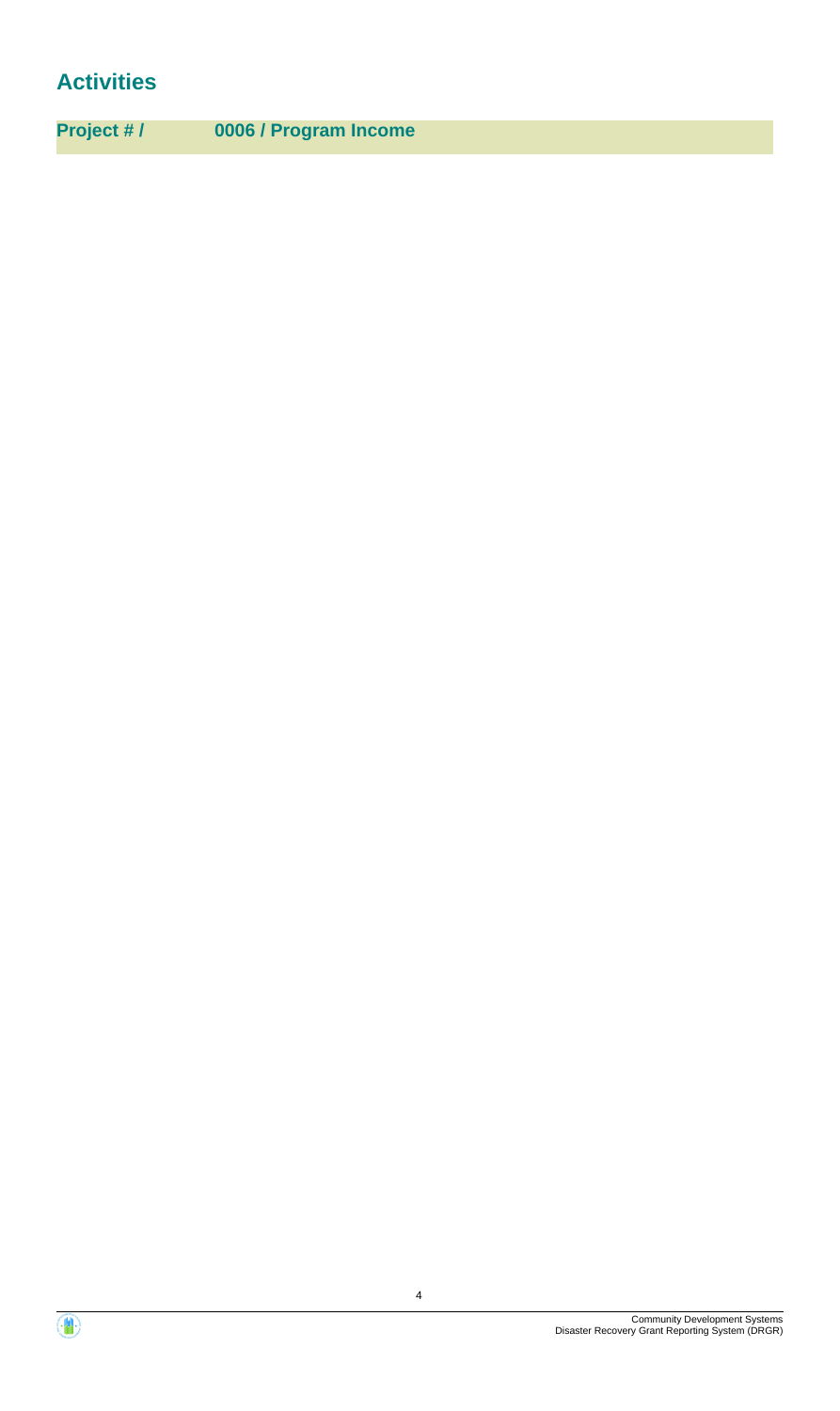# **77110003105 PI Community Development Corporation of Brownsville**

| <b>Activity Status:</b>                          |
|--------------------------------------------------|
| Under Way                                        |
| <b>Project Title:</b>                            |
| Program Income                                   |
| <b>Projected End Date:</b>                       |
| 08/31/2019                                       |
| <b>Completed Activity Actual End Date:</b>       |
| <b>Responsible Organization:</b>                 |
| Community Development Corporation of Brownsville |
|                                                  |

| <b>Overall</b>                                   | Oct 1 thru Dec 31, 2020 | <b>To Date</b> |
|--------------------------------------------------|-------------------------|----------------|
| <b>Total Projected Budget from All Sources</b>   | \$0.00                  | \$241,712.75   |
| <b>Total Budget</b>                              | \$0.00                  | \$241,712.75   |
| <b>Total Obligated</b>                           | \$0.00                  | \$241.712.75   |
| <b>Total Funds Drawdown</b>                      | \$0.00                  | \$49,881.94    |
| <b>Program Funds Drawdown</b>                    | \$0.00                  | \$473.03       |
| <b>Program Income Drawdown</b>                   | \$0.00                  | \$49.408.91    |
| <b>Program Income Received</b>                   | \$0.00                  | \$0.00         |
| <b>Total Funds Expended</b>                      | \$0.00                  | \$11,708.67    |
| Community Development Corporation of Brownsville | \$0.00                  | \$11,708.67    |
| <b>Most Impacted and Distressed Expended</b>     | \$0.00                  | \$0.00         |

## **Activity Description:**

NSP3 Program Income funds are avaialble to address the costs and expenses to facilitate the final homebuyer loan at closing as originally contemplated under the NSP3 contract.

### **Location Description:**

### **Activity Progress Narrative:**

### **Accomplishments Performance Measures**

|                 | <b>This Report Period</b> | <b>Cumulative Actual Total / Expected</b> |
|-----------------|---------------------------|-------------------------------------------|
|                 | Total                     | <b>Total</b>                              |
| # of Properties |                           | 4/0                                       |

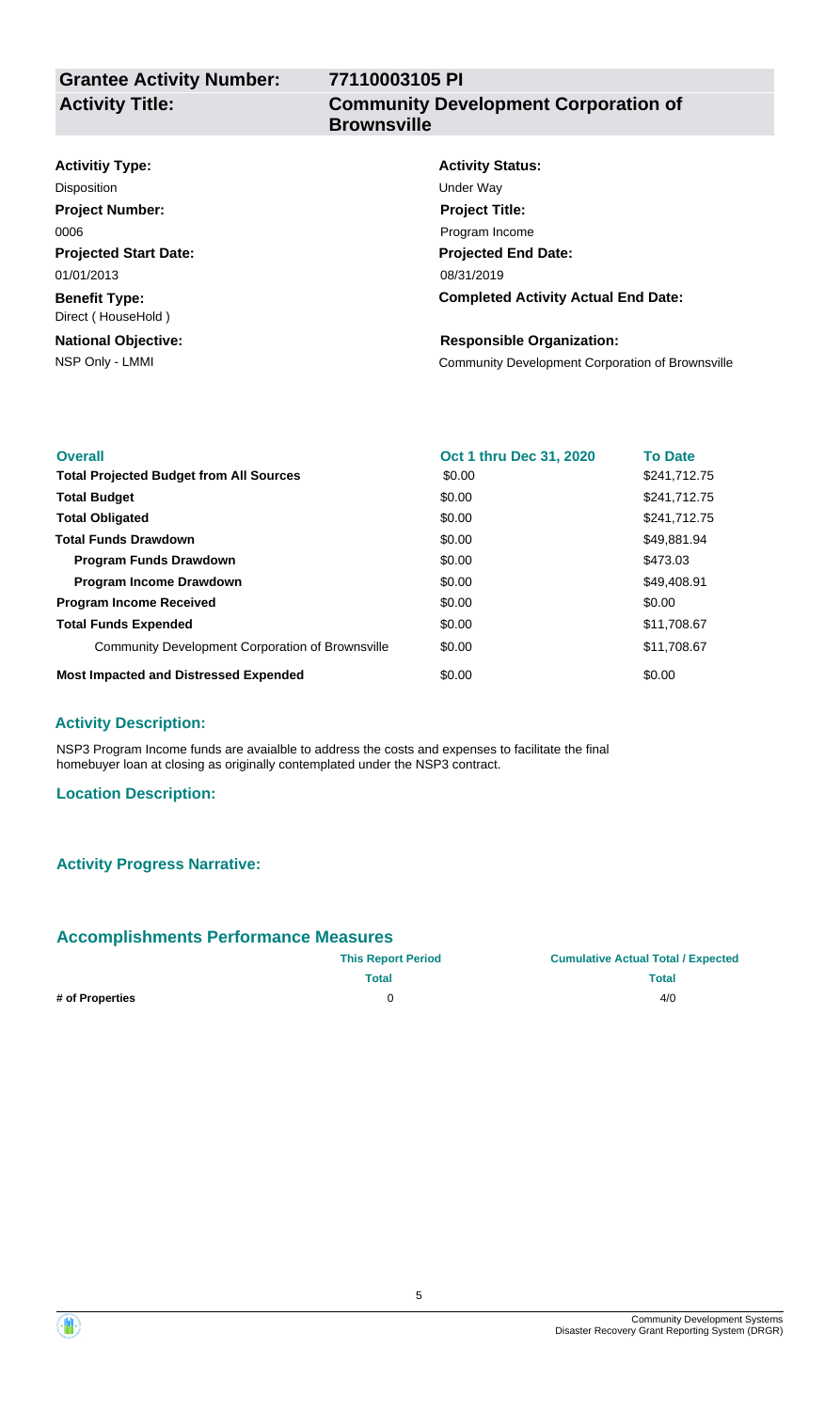# **Beneficiaries Performance Measures**

**No Beneficiaries Performance Measures found.**

## **Activity Locations**

**No Activity Locations found.**

# **Other Funding Sources Budgeted - Detail**

## **No Other Match Funding Sources Found**

No Other Funding Sources Found **Other Funding Sources Amount** Total Other Funding Sources

**Activity Supporting Documents:** None

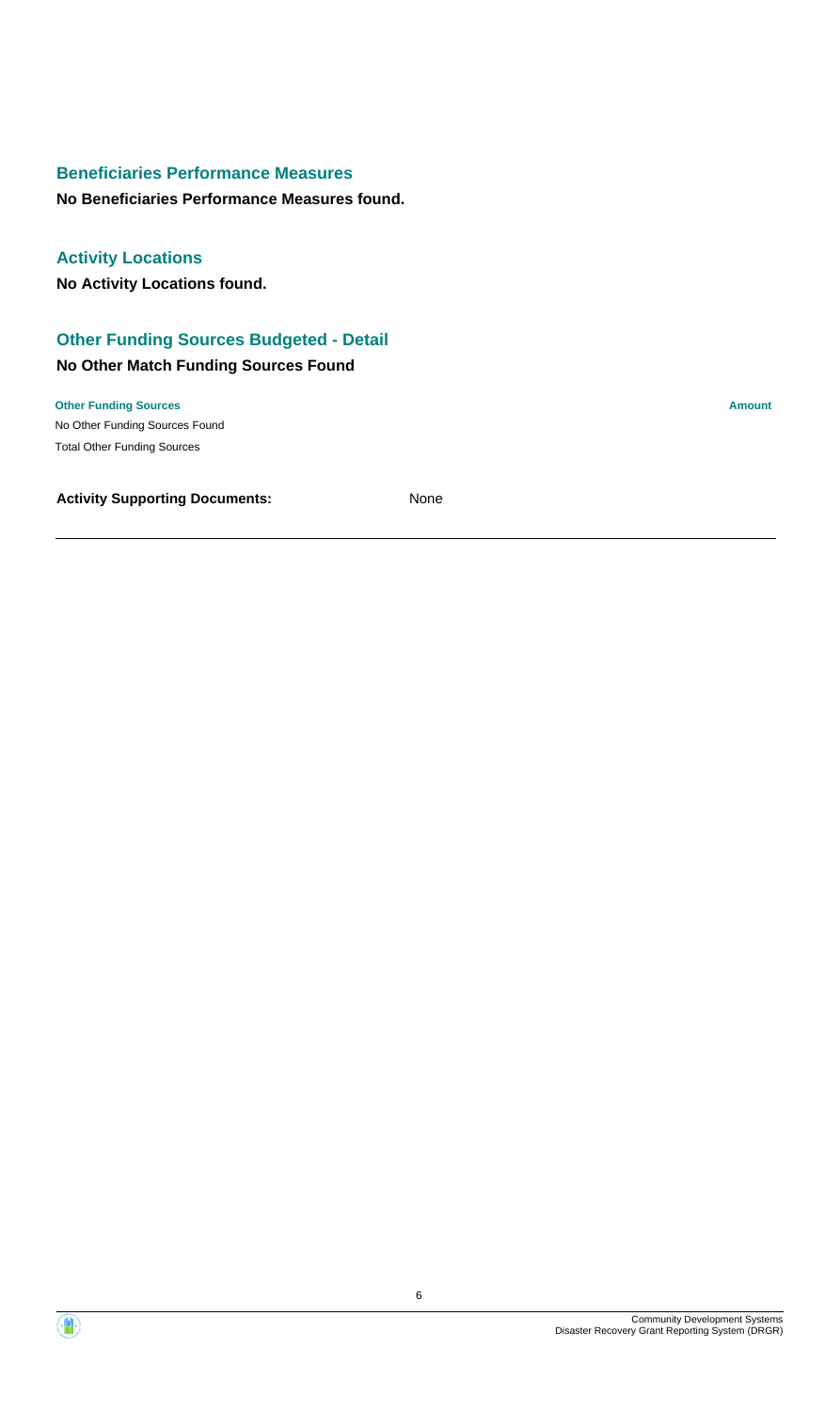# **77110003105+PI-SA**

**Community+Development+Corporation+of+Brown sville**

#### **Projected Start Date: Benefit Type:** NSP Only - LH - 25% Set-Aside Community Development Corporation of Brownsville **National Objective: Activity Status: Projected End Date: Completed Activity Actual End Date: Activitiy Type:** 08/30/2019 12/31/2012 Direct ( HouseHold ) **Responsible Organization:** Disposition **Disposition** Under Way **Project Number:** 0006 **Project Title:** Program Income

| <b>Overall</b>                                   | Oct 1 thru Dec 31, 2020 | <b>To Date</b> |
|--------------------------------------------------|-------------------------|----------------|
| <b>Total Projected Budget from All Sources</b>   | \$0.00                  | \$158,364.59   |
| <b>Total Budget</b>                              | \$20,077.34             | \$158,364.59   |
| <b>Total Obligated</b>                           | \$20,077.34             | \$158,364.59   |
| <b>Total Funds Drawdown</b>                      | \$8,220.49              | \$116,050.35   |
| <b>Program Funds Drawdown</b>                    | \$8,220.49              | \$8,220.49     |
| <b>Program Income Drawdown</b>                   | \$0.00                  | \$107,829.86   |
| <b>Program Income Received</b>                   | \$0.00                  | \$0.00         |
| <b>Total Funds Expended</b>                      | \$0.00                  | \$0.00         |
| Community Development Corporation of Brownsville | \$0.00                  | \$0.00         |
| <b>Most Impacted and Distressed Expended</b>     | \$0.00                  | \$0.00         |

## **Activity Description:**

NSP3 Program Income funds are avaialble to address the costs and expenses to facilitate the final homebuyer loan at closing as originally contemplated under the NSP3 contract.

## **Location Description:**

## **Activity Progress Narrative:**

This quarter CDC Brownsville obligated and drew funds to cover disposition closing costs for additional properties. $\dot{\tau}$ 

## **Accomplishments Performance Measures**

|                 | <b>This Report Period</b> | <b>Cumulative Actual Total / Expected</b> |
|-----------------|---------------------------|-------------------------------------------|
|                 | <b>Total</b>              | <b>Total</b>                              |
| # of Properties |                           | 1/0                                       |

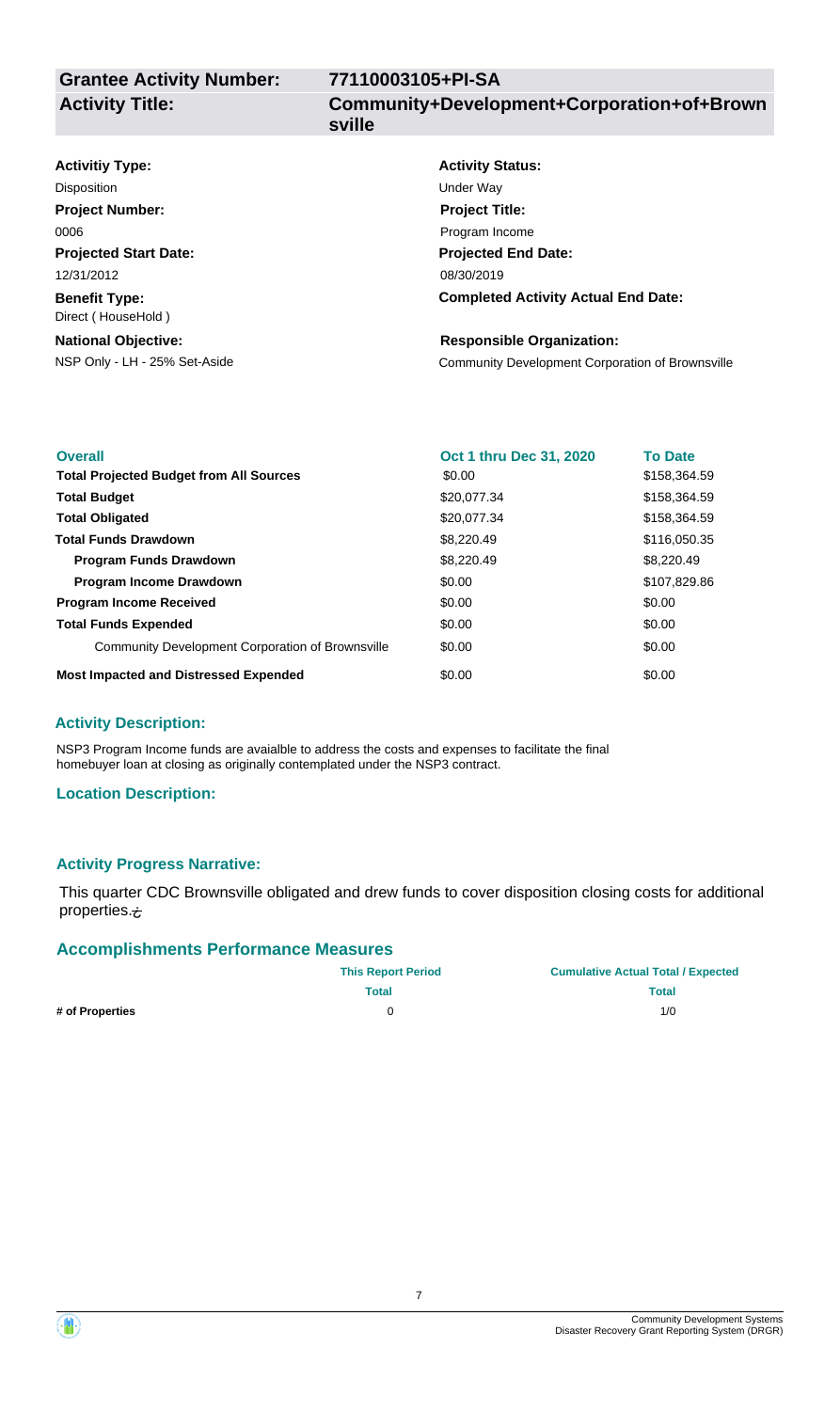|                                                | <b>This Report Period</b> | <b>Cumulative Actual Total / Expected</b> |
|------------------------------------------------|---------------------------|-------------------------------------------|
|                                                | <b>Total</b>              | <b>Total</b>                              |
| # of Housing Units                             | $\Omega$                  | 1/0                                       |
| # of Singlefamily Units                        | 0                         | 1/0                                       |
| <b>Beneficiaries Performance Measures</b>      |                           |                                           |
| No Beneficiaries Performance Measures found.   |                           |                                           |
| <b>Activity Locations</b>                      |                           |                                           |
| No Activity Locations found.                   |                           |                                           |
| <b>Other Funding Sources Budgeted - Detail</b> |                           |                                           |
| No Other Match Funding Sources Found           |                           |                                           |
| <b>Other Funding Sources</b>                   |                           | <b>Amount</b>                             |
| No Other Funding Sources Found                 |                           |                                           |
| <b>Total Other Funding Sources</b>             |                           |                                           |
| <b>Activity Supporting Documents:</b>          | None                      |                                           |
|                                                |                           |                                           |

**Project # / 2 / Redevelopment**

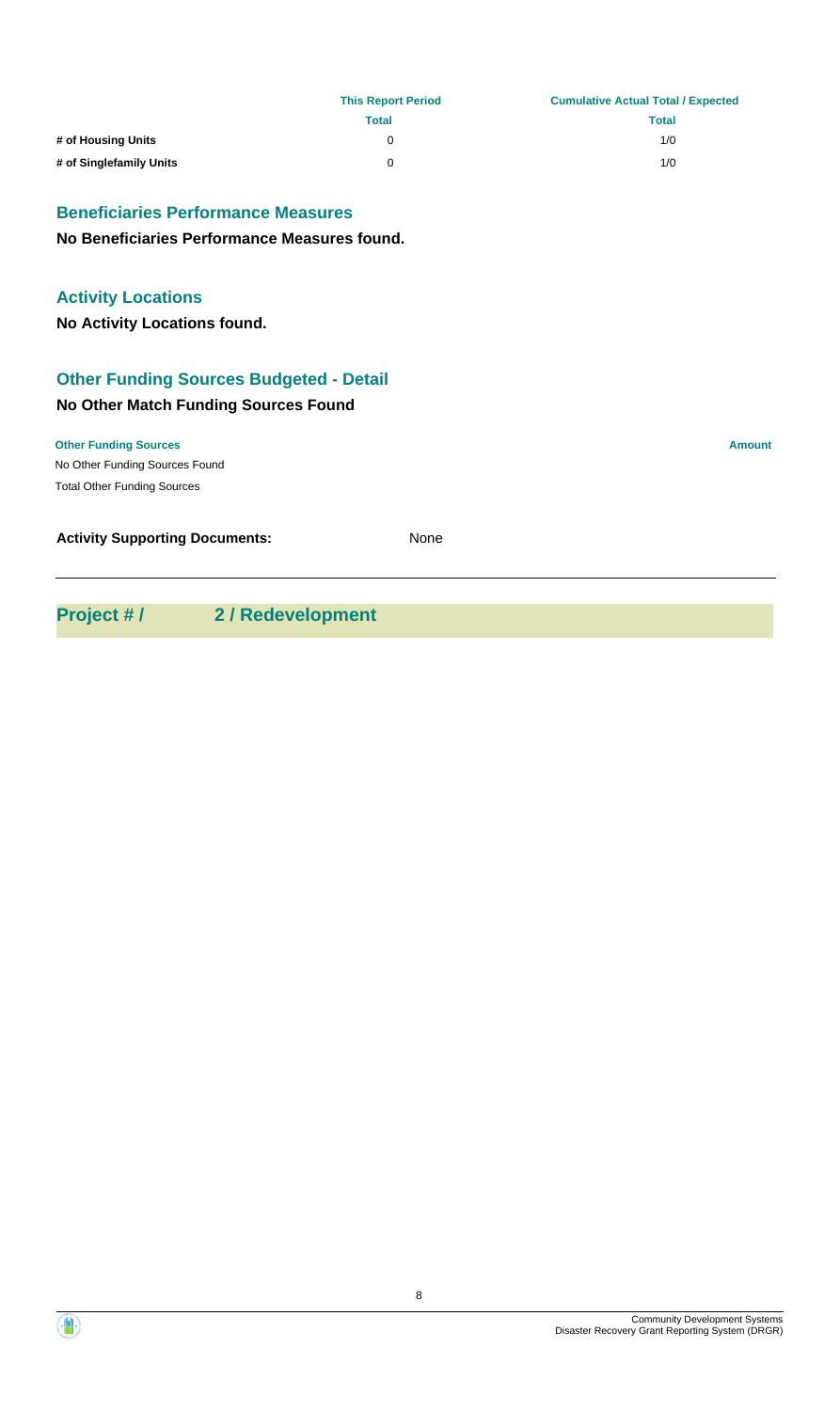**Grantee Activity Number:**

# **77110000105 E2SA**

# **Activity Title: CDC Brownsville - Redev Set Aside**

### **Activitiy Type:**

Construction of new housing Theorem 2012 Construction of new housing Under Way

# **Project Number:**

**Projected Start Date:** 08/21/2013  $\overline{2}$ 

**Benefit Type:** Direct ( HouseHold )

### **National Objective:**

# **Activity Status: Projected End Date: Completed Activity Actual End Date:** 12/30/2020 **Project Title:** Redevelopment

### **Responsible Organization:**

NSP Only - LH - 25% Set-Aside Community Development Corporation of Brownsville

| <b>Overall</b>                                   | Oct 1 thru Dec 31, 2020 | <b>To Date</b> |
|--------------------------------------------------|-------------------------|----------------|
| <b>Total Projected Budget from All Sources</b>   | \$0.00                  | \$225,888.06   |
| <b>Total Budget</b>                              | \$0.00                  | \$225,888.06   |
| <b>Total Obligated</b>                           | \$0.00                  | \$225,888.06   |
| <b>Total Funds Drawdown</b>                      | \$31,939.80             | \$224,948.46   |
| <b>Program Funds Drawdown</b>                    | \$31,939.80             | \$68,370.37    |
| <b>Program Income Drawdown</b>                   | \$0.00                  | \$156,578.09   |
| <b>Program Income Received</b>                   | \$0.00                  | \$0.00         |
| <b>Total Funds Expended</b>                      | \$0.00                  | \$18,831.40    |
| Community Development Corporation of Brownsville | \$0.00                  | \$18,831.40    |
| <b>Most Impacted and Distressed Expended</b>     | \$0.00                  | \$0.00         |

### **Activity Description:**

Developer shall conduct the new construction of one new housing unit within the target area(s).

### **Location Description:**

Developer shall carry out the following activities in the target area (Brownsville) and specified neighborhoods identified in its Texas NSP3 Application.

### **Activity Progress Narrative:**

CDC Brownsville originally contracted to build no fewer than 21 households at or below 120% AMI. At least 6 of 21 households should earn 50% or less of AMI. In August 2018, CDCB agreed to assist an additional 7 households (for a new total of 28) with unspent NSP3 funds in this contract. This quarter CDCB drew funds.